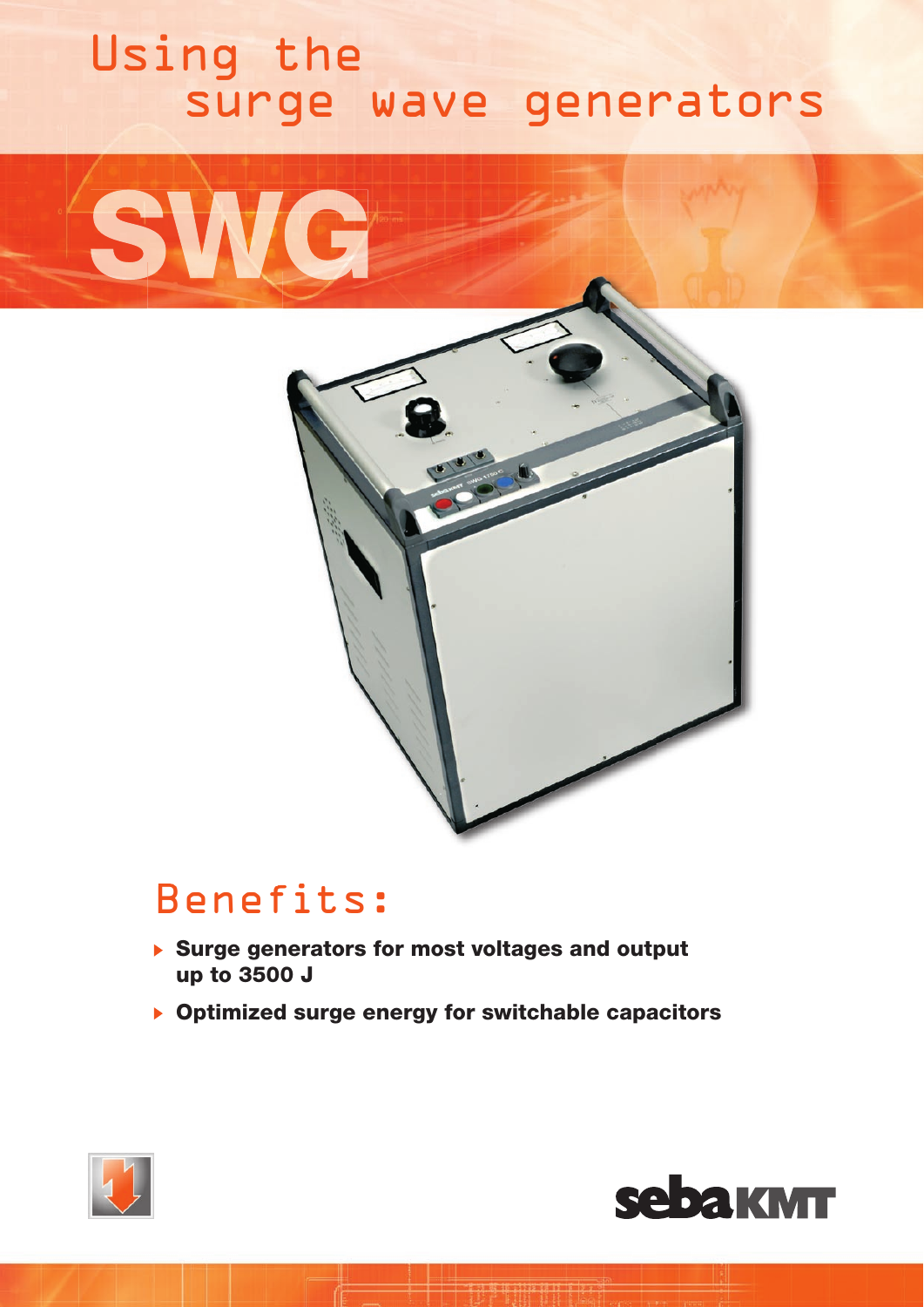## Using the surge wave generators



Together with reflectometers, surge generators are the central component for cable fault location. They are used for both prelocation and also pinpoint location.

### **Prelocation**

Prelocation can be divided into transient methods and Arc reflection prelocation, which differentiates between passive, semi-active and active methods.

### ICE – Impulse Current Method (ICE-Method = Impulse Current Equipment)

This method is ideal particularly for fault location in long ground cables and wet splices.

The surge wave generator ignites an arc at the fault. This results in a transient, i.e. a spreading and repeatedly reflected travelling wave between the fault and the surge wave generator. An inductive coupler records this transient wave with a reflectometer, the Teleflex. The length of one full oscillation wave corresponds to the direct distance to the fault.

A coupler for recording the transient current wave is fitted as a standard feature in all surge wave generators with a surge energy of 1000 J or more.

### ARM – Arc Reflection Method (HV-supported reflection method)

All reflection prelocation methods offer the advantage of a very detailed measurement result corresponding in principle to the picture of a normal reflection measurement. So these are the preferred fault location methods. Differences arise with the different technologies, which can have a relatively simple structure resulting in weight advantages. More complex technologies are more efficient, but also have to be integrated in a measuring system.

The simplest method is the **passive** ARM method (used to be called arc stabilization or short-term arc method). This extends the discharge of the surge generator and with it the burning duration of the arc by means of a series resistor in the discharge path.

In the **semi-active** ARM method, the discharge is extended by an inductivity. Use of inductivity means that the level of voltage is not affected, making it much easier to locate faults also with a high ignition voltage.

With the LSG 3-E, SebaKMT offers an **active** ARM method with an integrated 2 kV surge unit for excellent extension and stabilization of the arc. At the same time, this device permits an independent use as a 2 kV prelocation and surge unit.





Teleflex picture of the ARM method **Teleflex picture of the ICE method (current decoupling)**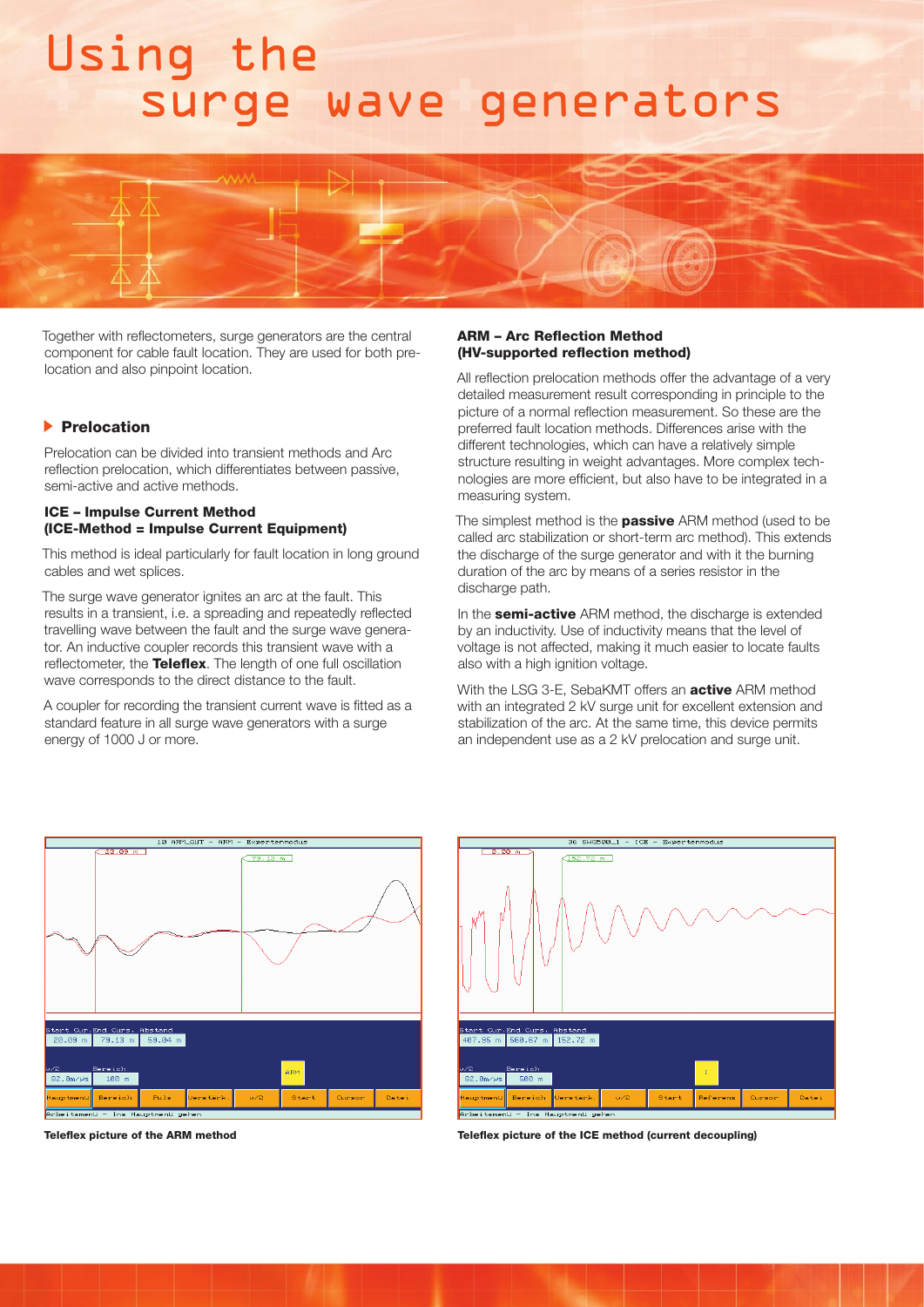

## $\blacktriangleright$  Pinpoint location

For a precise location of the fault it is essential to confirm its position along the cable, because pre-location with the Teleflex only visualizes the absolute distance. But the position and path of the cable in the ground, and thus the actual position of the fault, is only relatively inaccurately known. An absolutely precise pinpointing is necessary to limit expensive excavation work and resulting surface damage to an absolute minimum.

Here, a direct discharge of the surge generator produces an arc at the fault position. The direct connection means that this discharge takes place very quickly, generating a loud flashover sound which can be located without any problems using a corresponding acoustic receiver at the surface, such as the Digiphone.

It is important to always use the maximum available surge energy, given the proportional behaviour of volume and discharge energy. All **SebaKMT SWG** surge wave generators have switchable surge stages.

The basic equation of the surge energy is:  $W = 0.5 \times C \times U^2$ 



Example with a required surge voltage of 8 kV: The full 1000 Joule surge energy is obtained with 100% surge voltage in the 8kV surge range. A setting of 25% surge voltage in the 32 kV surge range ( kV) would be useless, producing only 62 Joule surge energy.

Therefore it is always recommended as follows: First select the optimum range, i.e. the lowest necessary voltage level, and then adjust the SWG to the maximum possible voltage. This is the only way to guarantee the maximum energy and sound at the arc. If only half the voltage range is used, then only one quarter of the surge energy is available.

| <b>Modell</b>                                       | n                                  | <b>Range Voltage kV</b>      | <b>Energy</b><br><b>Joule</b>        | Cap.<br>μF.                       | <b>Voltage</b><br>adiustable | <b>Cycle</b><br><b>Single imp</b> | $\mathbf{I}_{\text{max}}$<br><b>mA</b> | <b>Dimension</b><br>WxDxH          | Weight<br>kg     |
|-----------------------------------------------------|------------------------------------|------------------------------|--------------------------------------|-----------------------------------|------------------------------|-----------------------------------|----------------------------------------|------------------------------------|------------------|
| <b>SWG 505</b>                                      | $\mathbb{I}$<br>III                | 3<br>$\overline{4}$<br>5     | 180<br>320<br>500                    | 40                                | no                           | 1.56<br>yes                       | 129<br>172<br>213                      | 520 x 255 x 530                    | 43               |
| <b>SWG 500</b>                                      | $\mathbb{I}$                       | 02.5/5/10<br>04/8/16         | 195<br>500                           | 62.5<br>15.6<br>3.9               | yes                          | 1.56<br>yes                       | 185<br>300                             | 520 x 280 x 530                    | 47               |
| <b>SWG 8-1000</b>                                   | $\mathbb{I}$<br>III                | 02<br>04<br>08               | 1000<br>1000<br>1000                 | 500<br>125<br>31.5                | yes                          | 26<br>yes                         | 1400<br>700<br>500                     | 520 x 270 x 670                    | 70               |
| <b>SWG 1000 C-1</b>                                 | $\mathbf{I}$<br>III                | 08<br>016<br>032             | 1000<br>1000<br>1000                 | 31.2<br>7.8<br>$\overline{2}$     | yes                          | 2.510<br>yes                      | 210<br>105<br>53                       | 520 x 430 x 630                    | 106              |
| <b>SWG 1750 C</b><br>SWG 1750 CI *                  | $\parallel$<br>III                 | 08<br>016<br>032             | 1750<br>1750<br>1750                 | 54.4<br>13.6<br>3.4               | yes                          | 2.510<br>yes                      | 210<br>105<br>53                       | 520 x 430 x 630                    | 97               |
| <b>SWG 1750 C-4</b><br>two-part                     | $\parallel$<br>$\mathbf{I}$<br>III | 02<br>04<br>08<br>016<br>032 | 1150<br>1150<br>1750<br>1750<br>1750 | 566<br>142<br>54.4<br>13.6<br>3.4 | yes                          | 2.510<br>yes                      | 3650<br>1850<br>210<br>105<br>53       | 520 x 430 x 630<br>520 x 430 x 460 | 104<br>$+$<br>69 |
| <b>SWG 1750 CD</b><br>two-part<br><b>3500 Joule</b> | $\mathbb{I}$<br>III                | 08<br>016<br>032             | 3500<br>3500<br>3500                 | 109<br>27.2<br>6.8                | yes                          | 2.510<br>yes                      | 210<br>105<br>53                       | 520 x 430 x 630<br>520 x 270 x 410 | 99<br>$+$<br>30  |

\* including leakage current measurement